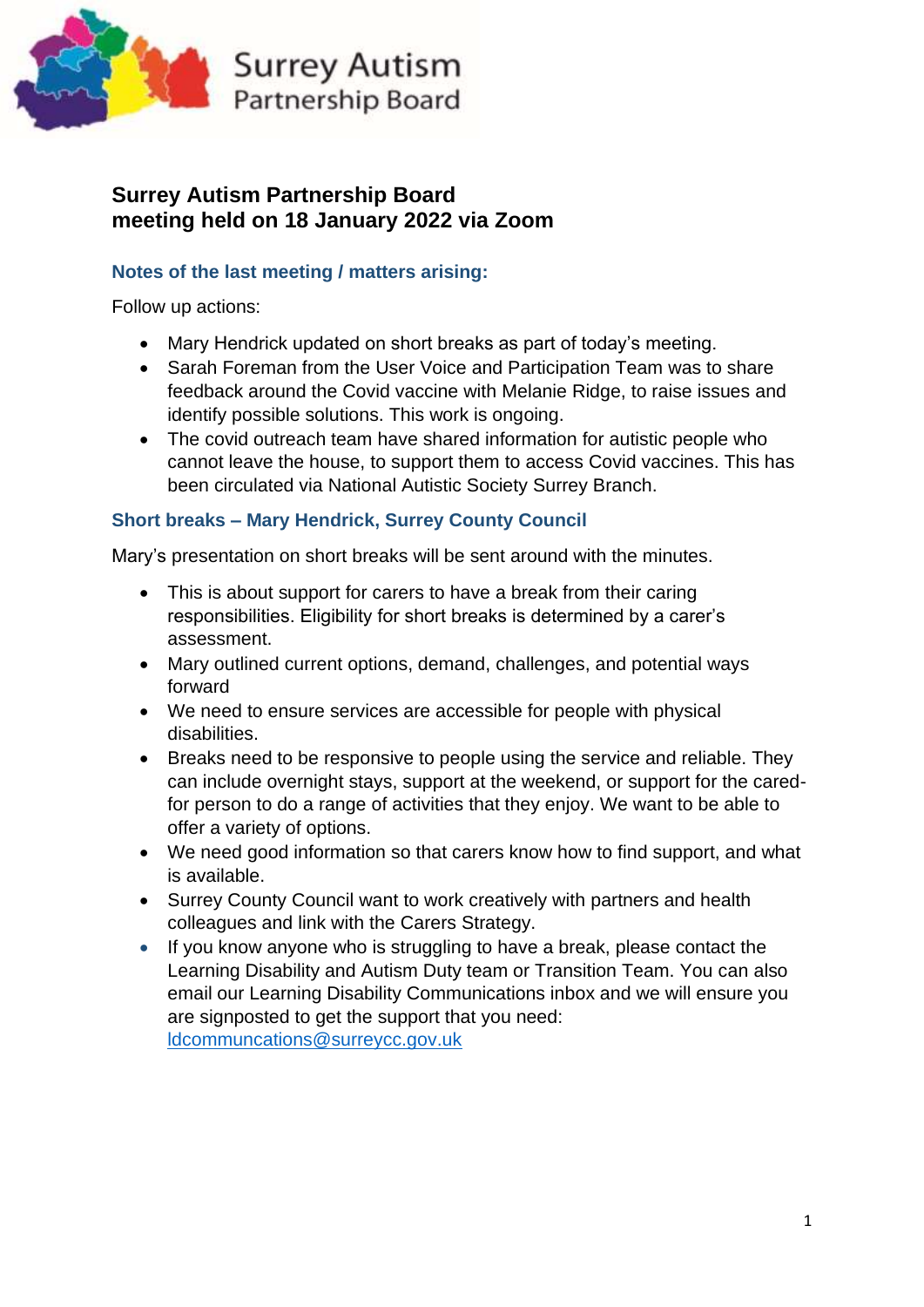

#### **Questions and answers**

**Question 1:** Sara Truman asked whether breaks are fully funded by Surrey County Council?

**Answer:** Mary said that it is determined by a carer's assessment and Care Act eligibility criteria. The social worker would discuss what level of support is needed. There would be a mixed menu of options that would be accessed on a case by case basis.

**Question 2:** Rachel, Action for Carers said that the pandemic has put a strain on carers, and Action for Carers have received lots of calls from carers who are struggling. What happens if the carer is unable to get an assessment? Is it linked to the eligibility of the person being cared for, as a lot of carers are looking after someone who is not open to a social care team. Are they able to have an independent assessment?

**Answer:** Mary said that she will make an action to find out what the process is for carers who are not on our records. Crossroads held some additional sitting services, training on understanding needs are a key thing we need to look at to ensure support is reliable. Mary said that if someone is stressed and struggling, they can get a referral for support through their GP.

**Question 3:** Lisa, Carers Practice Advisor asked when new services are due to start?

**Answer:** Mary said that we are currently gathering information. We have a 12-month plan to draw up specifications, put together protocols and do some community inclusion work to address support needs. However, services that require new buildings will take longer. We have a new brokerage team to source accommodation and support, and part of their role will be finding options for short breaks.

**Question 4:** Lisa, Carers Practice Advisor said if someone is funded in the children's service, they are likely to have funding for short breaks, this is usually a respite service linked to a school. Are we doing work with Children's commissioners to let families know the difference between the children's and adult services? **Answer:** Mary confirmed that the team are working with children's commissioning and have meetings with family voice in order to work closely on the transition to understand different pathways. COVID-19 has slowed some of the conversations, but we are hoping to go back to more community access. Tom Moore, Chair added that in terms of service and autism training, in the autism strategy part of the process is trying to make autism training more available and ensure it is suitable and useful. Kathryn Telford, Commissioning Manager said that training is going into the community, they are about a third of the way through the Autism Friendly Communities pilot in Redhill. Mel, Carers Practice Advisor added that she has been speaking to a lot of older carers who want to continue in their caring role and through these conversations they have found that a few people would like a blended service where they have somewhere they can visit for respite and get familiar with it with a view to it being long term when the time comes.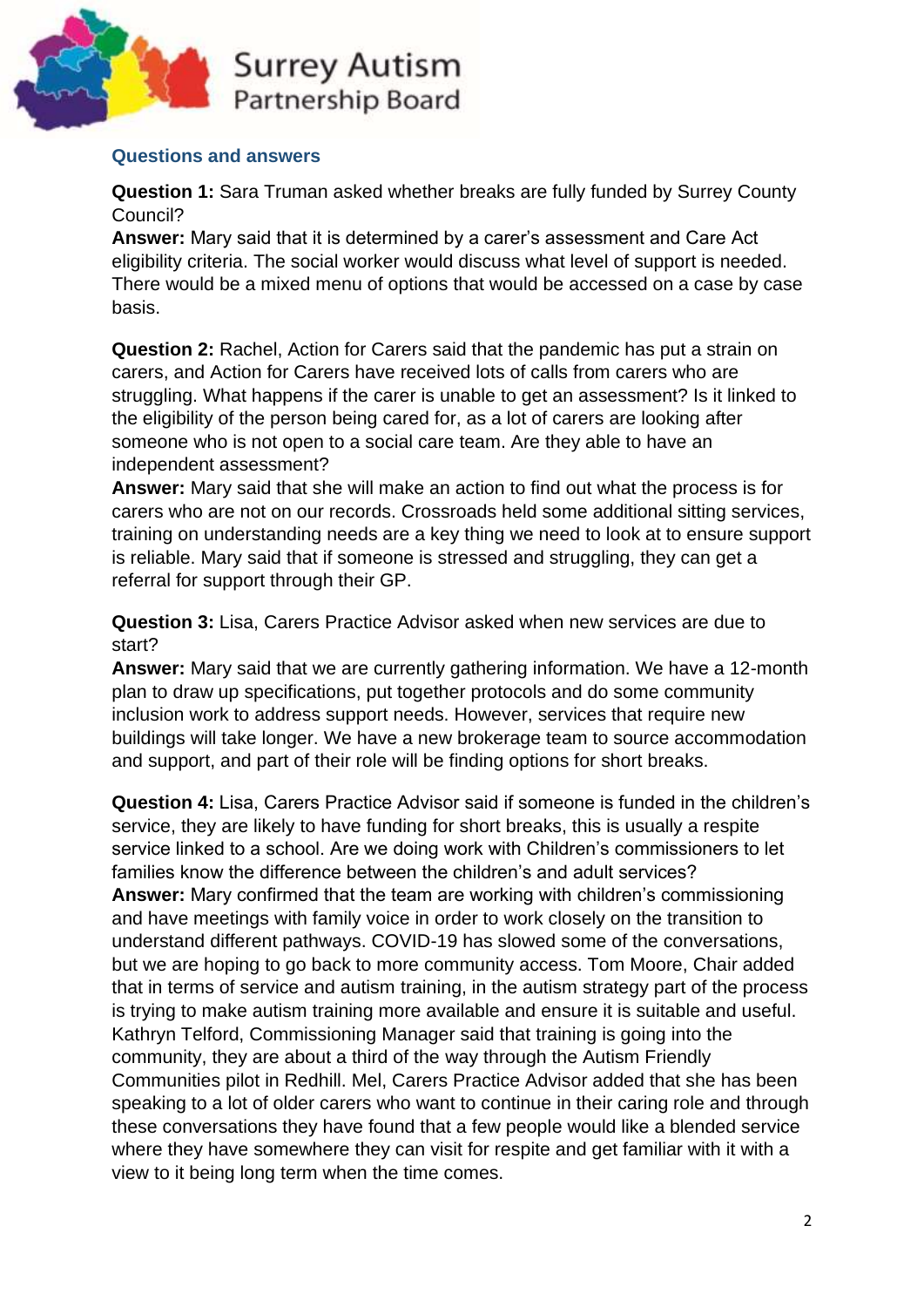

# **Convenor** *r***ole – Liz Williams, Surrey County Council**

Liz's presentation on the convenor role has been sent round with the minutes.

- Liz is a System Convenor. This job aims to bring people together to address problems or opportunities. Liz is organising collaborations and groups of people to raise people's voices and resolve problems.
- There are three convenors in Surrey, Kate Barker (Children's), Liz Williams (Learning Disability & Autism 25+) and Alison Leather (Mental Health).
- Liz said that she had spoken to a lot of people to find the tricky issues that we need to work on long term, and has identified three priorities:
	- $\triangleright$  Priority 1: Maintaining a healthy lifestyle
	- ➢ Priority 2: Supporting Mental Health and Wellbeing
	- ➢ Priority 3: Employment and Reaching Potential
- Links with commissioning are important to support the system to work in a flexible, person-centred way and to reduce risks.
- Liz said that she is happy for anyone to contact her directly via email: [Liz.Williams@surreycc.gov.uk](mailto:Liz.Williams@surreycc.gov.uk)

# **Reasonable adjustment flag – Rose Payne, Surrey Heartlands**

Rose's presentation on reasonable adjustment flag has been sent round with the minutes.

- Making reasonable adjustments means making it easier for everyone to use health services.
- What reasonable adjustments are required will vary from person to person, depending on their individual needs.
- All organisations are required to provide reasonable adjustments under the Equality Act.
- Rose is working on a way to record reasonable adjustments people need on their medical records.
- Rose is keen to understand the views of people who access services and need, have needed, or may need reasonable adjustment.

### **Discussion**

- ➢ Yasmin, Surrey Coalition said that reasonable adjustments would improve access for people. Yasmin said that a few of their members have asked GPs to contact them via text but this has not happened. We need to ensure that people can get reasonable adjustments in the first place. Clinicians need to understand this is important.
- ➢ Liz Williams, Convenor said that communication about reasonable adjustments would have made her family member's experience much better as they would not have had to battle with services every time.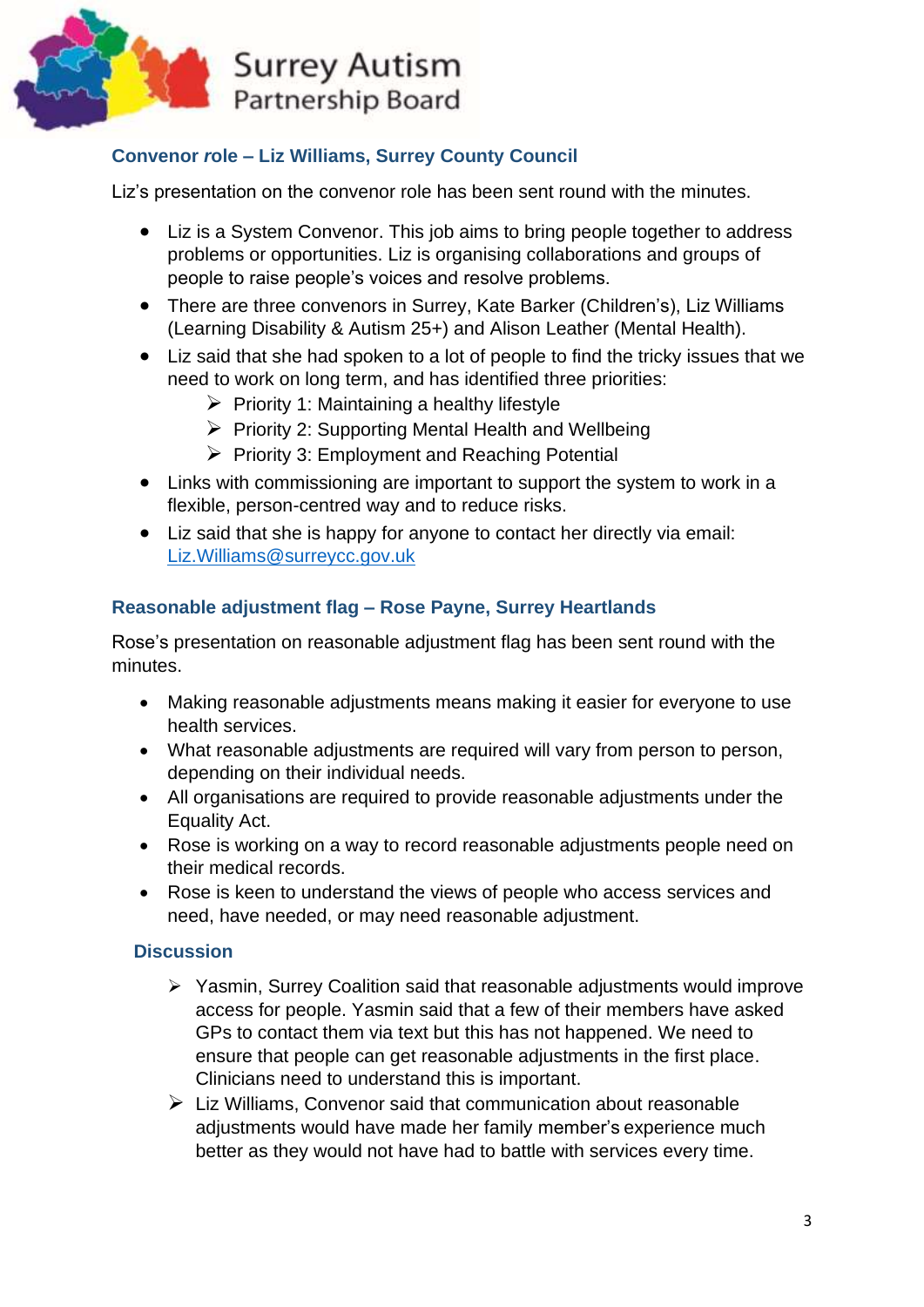

 $\triangleright$  Sarah Cawley, Action for Carers said that it would be good to have something in practice that means once a year you check whether someone's reasonable adjustments have changed.

### **Questions and answers**

**Question 1.** Sara, Parent Carer said she thinks it is a good idea to share reasonable adjustments however is worried about data protection. **Answer:** Rose said that this is something that they want to get right as people need to have control over their own information about reasonable adjustments. Reasonable adjustments may be different for different services, and people need to have control over the sharing of information to adjust work for them.

### **Autism Anxiety Treatment Research Project – Maria Del Piccolo**

Maria's presentation on autism anxiety treatment research project has been sent round with the minutes.

- About 1 in 5 adults with a diagnosis of autism are prescribed medications for anxiety, but we do not know if they are an effective treatment for autistic people. Anecdotal evidence suggests autistic people may respond differently. Trials have been done but they have been very small.
- Maria is part of a team carrying out a larger study to look at effectiveness of Sertraline in reducing symptoms of anxiety in autistic people. This will be a randomized, double-blind study, so should give good, clear results.
- If you would like more details, or to take part in this study, please refer to the slides for contact details.
- All Partnership Board members to share this offer and information with their networks as appropriate.

#### **Questions and answers**

**Question 1:** Tom Moore, Chair said can you clarify what stage this project is at?

**Answer:** Maria said that they have started to recruit people for the study and are starting the trial but need to recruit a lot more participants.

**Question 2:** Paul Hamilton, GP said that Sertraline has been the first option for anyone with anxiety. Paul asked about the rationale for the study, and how it would be compared to the general population.

**Answer:** Maria took an action to speak to the chief investigator and feed back.

#### **About other business**

• Tom Moore, Chair updated that a Senior Manager has been recruited in Surrey County Council Send Commissioning. This role will be to lead on